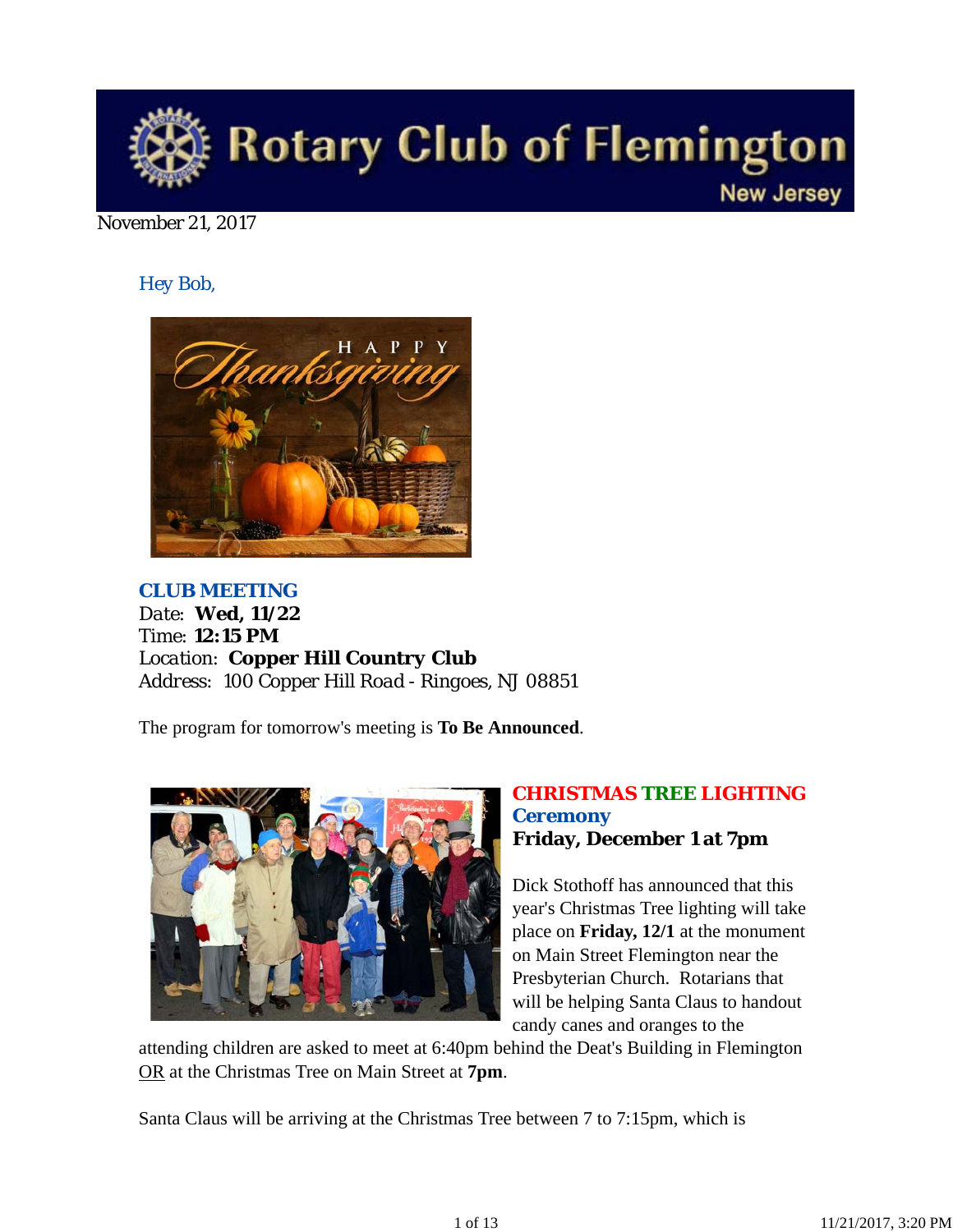preceded by the formal Tree Lighting Ceremony and Christmas Carols that is organized by Flemington Cub Scout Pack 61.

Once the Tree Lighting Ceremony is over, **everyone is invited to the annual After-**Party at Dick & Priscilla Stothoff's home! If you have never attended, please come and bring the family and kids!!!

Please note that the Main Street Flemington Annual "**Hunterdon Holiday Parade**" will be held on Sunday, 12/3.

# *A Little History of the Main Street Flemington Tree Lighting Ceremony*:



The Christmas Tree Lighting ceremony is Flemington Rotary's oldest service project, which began in **December 1923**. This was just after the club first formed on October 3, 1923.

The annual Christmas Tree Lighting event itself has been taking place **since 1922** in the heart of Flemington thanks to the hard work of many volunteers.

Originally done by a small group of volunteers, coordination efforts were taken over by the Flemington Children's Choir and the Flemington Rotary Club. When the Children's Choir ceased its operations, Cub Scout Pack 61 in Flemington took over the duty of coordinating the tree installation and lighting every year since 1965. The cub scout from Pack 61 that sells the most popcorn during their annual popcorn fundraiser

gets the honor of lighting the Christmas Tree!

The Flemington Rotary Club has been **handing out candy canes and oranges ever since 1923**. The group's involvement has been the backbone for the event since that time. Cub Scout Pack 61 and its long time cub master Doug Niece, now deceased, took over the duties in 1965 as a way to ensure that the Christmas Tree tradition continues to this day in Flemington.

**Why candy canes and oranges you ask?** Back in the 1920's, it was very difficult for children to get some candy and fresh fruit to eat. These days, we can readily purchase these items at our local Supermarket, etc. So it was a VERY BIG deal for the children in attendance to get their huge Candy Cane and Fresh Orange.

**Thanks to the Volunteers!** A very special thanks to the volunteers that help to make the Tree Lighting a success! They include the Flemington Rotary Club, Cub Scout Pack 61, Samuel Stothoff Company, Tamke Tree Service, Rowe Electric, Dan Butt, Carpet One,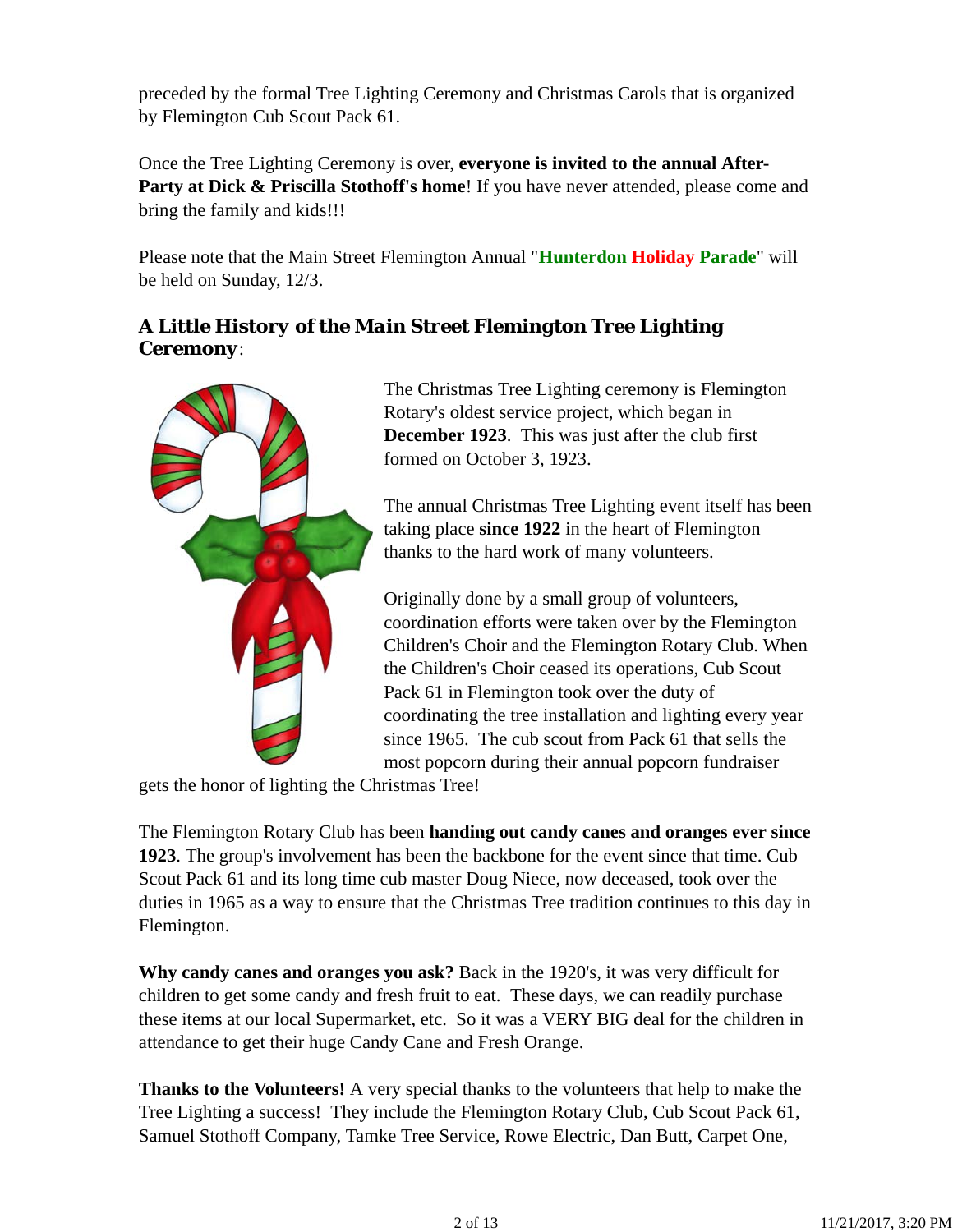Countryside Veterinary Hospital, Cornerstone Print & Imaging, the Flemington Borough Fire Department and the Flemington Borough Police Department.





# *D.G. Bob Zeglarski Official Visit* **Wed, 11/15/2017**

Pictured from the left to right is President Kim Metz and District Governor, Bob Zeglarski. Bob made his Official Visit to the Rotary Club of Flemington on Wednesday, 11/15.

## *RIDES for JOHN ZULLO* **From Sandy Clark Updated 11/21/2017**

Following is an updated schedule for driving John Zullo to Wednesday Rotary meetings during the next several weeks. This will be revised as necessary in each weekly E-Monger. Scheduled drivers should contact Sandy Clark at least 24 hours before the Wednesday meeting if they are unable to drive. At the same time, John will call the scheduled driver at least a day in advance if he does not plan to attend the meeting.

#### **Schedule of Drivers for John Zullo**:

- Nov. 22 Harry Mazujian
- Nov. 29 Sandy Clark
- Dec. 06 Ken Skowronek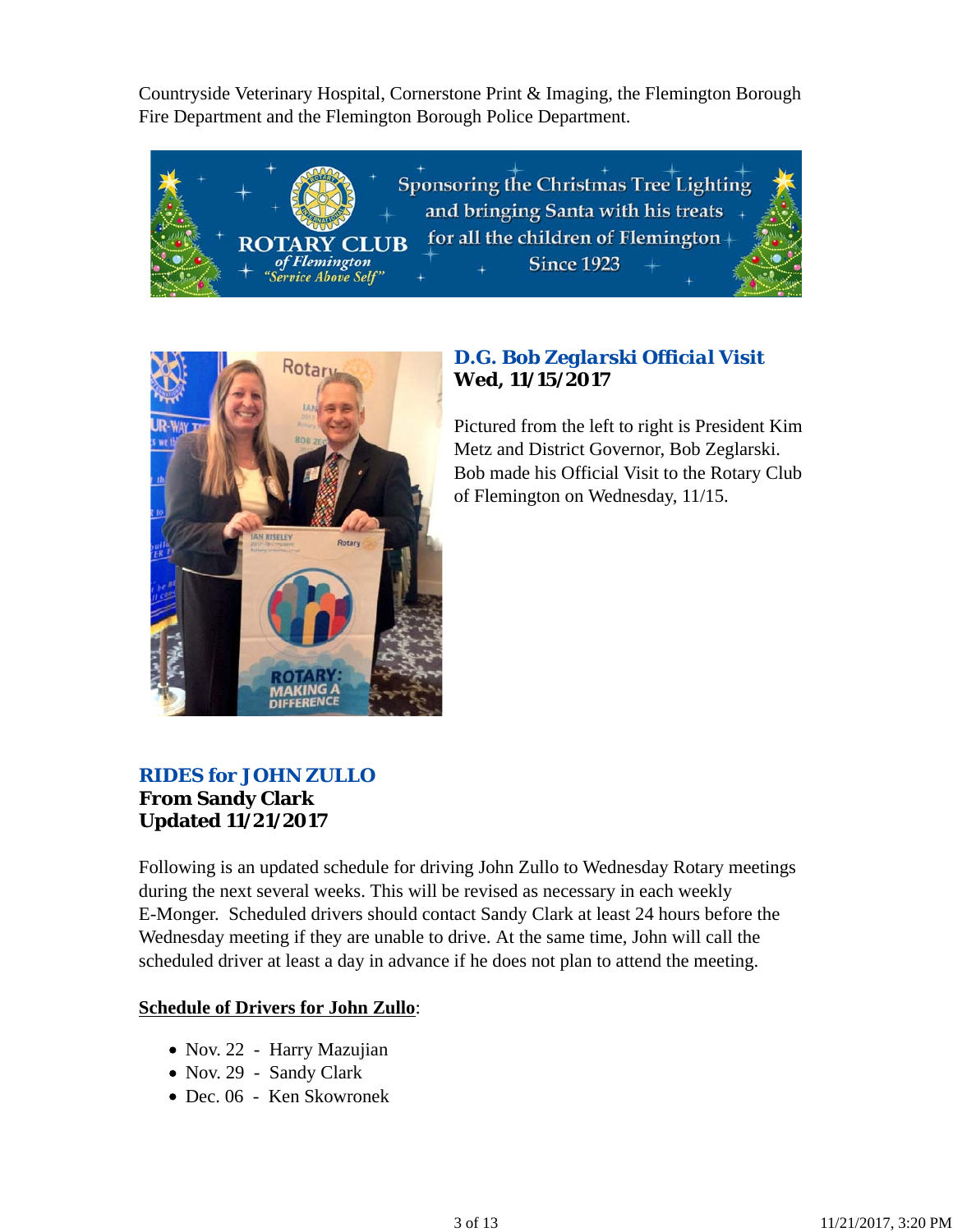# *NEW MEMBER* **Jeffrey Moore**

The Membership Committee, Board and Club have approved **Jeff Moore** for membership in the Rotary Club of Flemington. Jeff was proposed by Joe Ziegler. He will have the classification of "**Education - Secondary**". Jeff is the Superintendent for the Hunterdon Central Regional High School. He resides in Delran, NJ.

Jeff has completed his new member orientation and his official induction into the club is currently being coordinated.

## *Member Update* **Dianne Durland**

At the Wednesday, 11/8 club meeting, Dianne Durland shared her happy/sad news that she was offered a new job in Roselle, NJ. It is a great opportunity for her, so Dianne agreed to the position. Unfortunately, that means that Dianne will be leaving Flemington Rotary. Dianne, we are very sorry to see you leave, but wish you alot of success.

# *New Sergeant-At-Arms* **Ann del Campo**

Kim wanted to share that Ann del Campo will be our new Sergeant-At-Arms! Thanks, Ann!

# *Clinton has its first Little Free Library: TAKE A BOOK-LEAVE A BOOK* By the **Clinton Sunrise Rotary**

The Clinton Sunrise Rotary (CSR) is bringing the first Little Free Library to Clinton this fall. Sponsored by CSR and constructed by Paul Arnold of Clinton and Ben Damiano of Califon, The Little Free Library box is modeled after the Clinton Municipal Building and will be placed in "Allie's Way" in Clinton Town to honor Allie McGaheran, former Mayor who served out of the Municipal Building and who was also a teacher.

The **Little Free Library** (LFL) is an International Organization founded in 2014 by Rotarian Todd Bol which, once registered on their site, allows you to use their logo "**Take a Book, Leave a Book**" and be placed on their map locating all the 50,000 LFL in the world. Locally we have LFL in Flemington, Califon, Lebanon, Washington and Clinton Township. Libraries are in Towns and on community lawns where they are monitored to keep them neat, with no books left outside the box or in the surrounding site and the materials appropriate for both children and adults. The box is weatherproof and large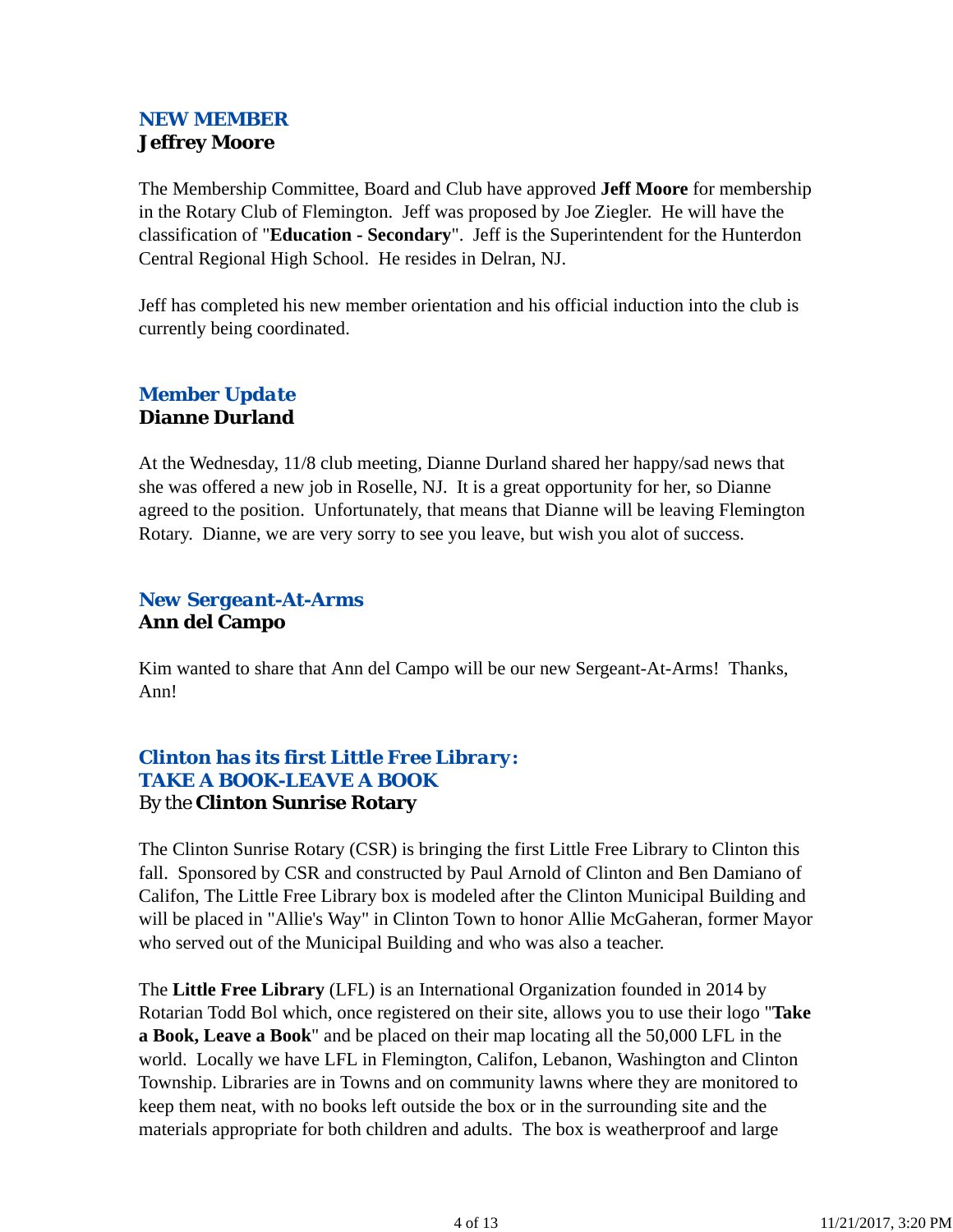enough to accommodate many books. You are welcome to just take a book or replace it with one you would like to donate. The program is intended to encourage people of all ages to read, share their favorite books with other people and perhaps pick up a book themselves! THIS IS NOT A COUNTY LIBRARY RETURN BOOK SITE.



*Flemington Rotary's Annual HOLIDAY COCKTAIL PARTY* **Wednesday, December 20** Location: **Al Fresco's** Address: 100 Reaville Ave - Flemington, NJ 08822 Time: 6:00 PM to 8:00 PM

The Rotary Club of Flemington would like to warmly invite you and your spouse / guest to our **Holiday Cocktail Party**! The party will be held at **Al Fresco's** located in The Shoppes at Flemington.

The evening will include an assortment of appetizers and adult drinks. Note that this is a Cocktail Party with "tapas" style appetizers to enjoy. This is not a sit down dinner.

Rotarians attending are asked to bring a wrapped **Secret Santa gift** valued around \$12.

Cost to Attend:

- Weekly paying members will pay \$15 for their meal. No cost for their spouses.
- Ouarterly paying members and their spouses attend free of charge.
- No cost for spouses of deceased Rotarians.
- Friends of Rotary & additional guests will pay \$30 per person.

Kindly **RSVP** no later than **Wednesday, 12/13**. An Evite invitation will be send out shortly.

For additional information or questions, please contact Karen Widico at **kwidico@njprevent.com**



*Please Bring an Unwrapped Gift to the Holiday Party for a Local Family in Need!!!* **Flemington Rotary's SAC Holiday Gifts**

At (or before) the Rotary meeting on Wed, 12/13, Rotarians are asked to **voluntarily** bring an

unwrapped gift (but a gift bag is appreciated!) to **supplement the Service Action Committee's (SAC) Holiday shopping**. Rotarians have always provided great support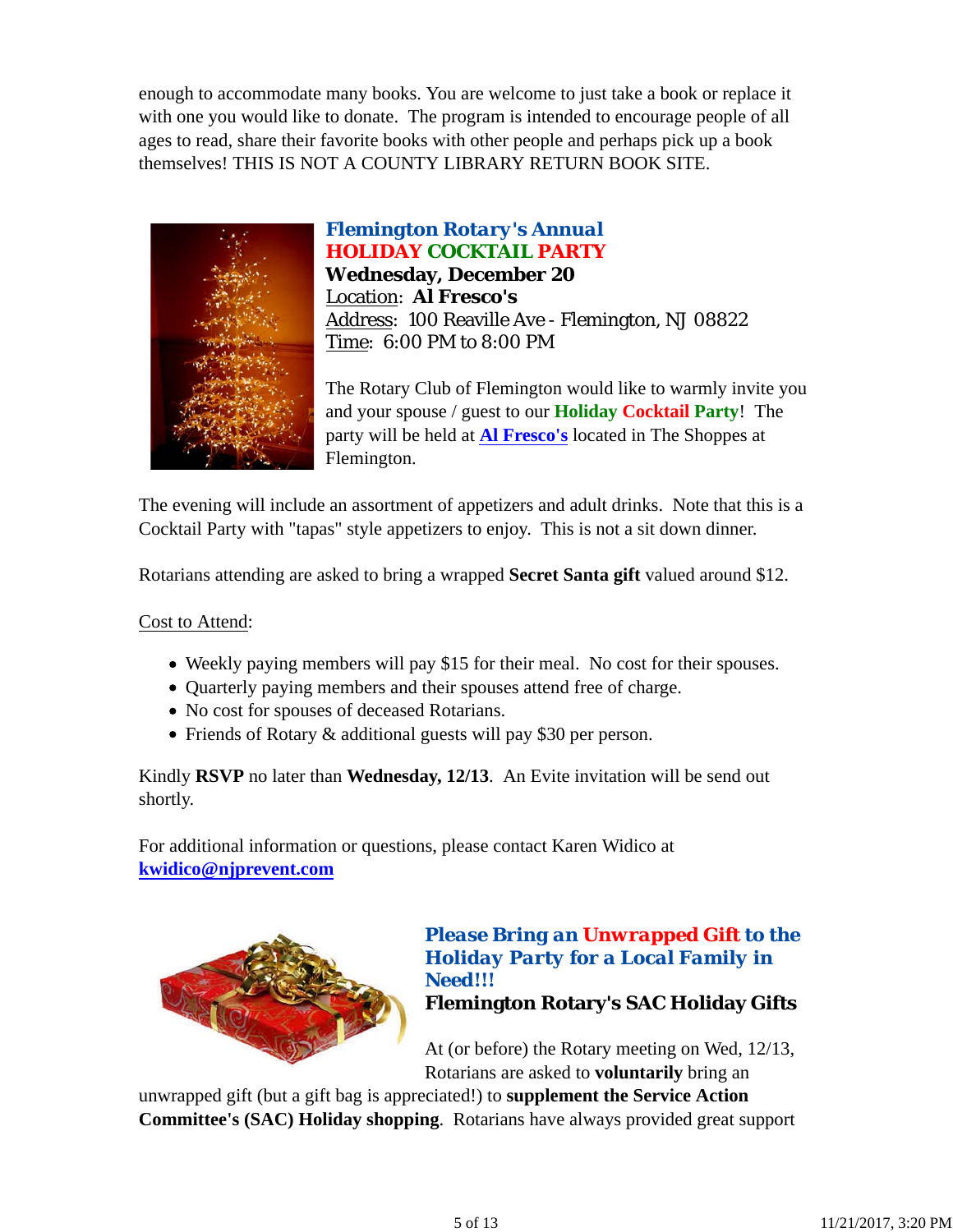for this.

The types of items typically requested are:

\*Infant / Toddler learning toys. \*Family Fun Games (Monopoly, Scrabble, Catch Phrase, etc.). \*Gloves, scarves, socks as stocking stuffers. \*Craft kits. \*Lego kits. \*Gift Cards: WalMart, i-Tunes, Kohl's, Burlington Coat Factory, Five Below.



## *Follow-Up from the Joint Hunterdon County Rotary Meeting* Held on Thursday, 11/9/2017 Speaker: Jimmy Phinney

Kim Metz attended the Joint Hunterdon County Rotary Meeting, which was held on Thursday, 11/9 at the Clinton Fire House from 5:30 to 7pm. The speaker was Jimmy Phinney, who is a WWII and Korea Special Services, POW

veteran. Kim wanted to share the following summary of the evening with you:

The event was represented by several Rotary groups from Hunterdon County, which honored about 20 veterans in attendance for Veterans Day. The meeting started off by filling 24 backpacks for Operation Chillout, an organization that provides winter clothing for homeless vets.

The main speaker was **Jimmy Phinney** (pictured above along with Kim), who served as special services and served in WWII and Korea starting at the age of 16. Jimmy was an amazing speaker that spoke about his time serving. He saw a lot of the cruelties of war and served in many conflicts with our own troops and many others. At 91 years of age, he is doing amazingly well based on what he went through and his memory is very sharp. He shared many stories, including two in particular where he almost died.

One was when a piece of scrap metal hit him in the helmet directly to his forehead. The metal went through the helmet, lining and stopped and knocked him unconscious. Unfortunately, his best buddy who was kneeling right next to him, got a larger piece of metal that decapitated him. After coming to and seeing his buddy, Jimmy didn't remember anything. He was told later that he went on fighting and shot about 18 guys and captured 4, one being a captain.

The second time, Jimmy was captured and became a POW. This was a month after WWII was over. He and about 8 other guys were held for 2 weeks to endure grueling torture and death. He and one other man were saved, but he didn't remember it, as he spent the next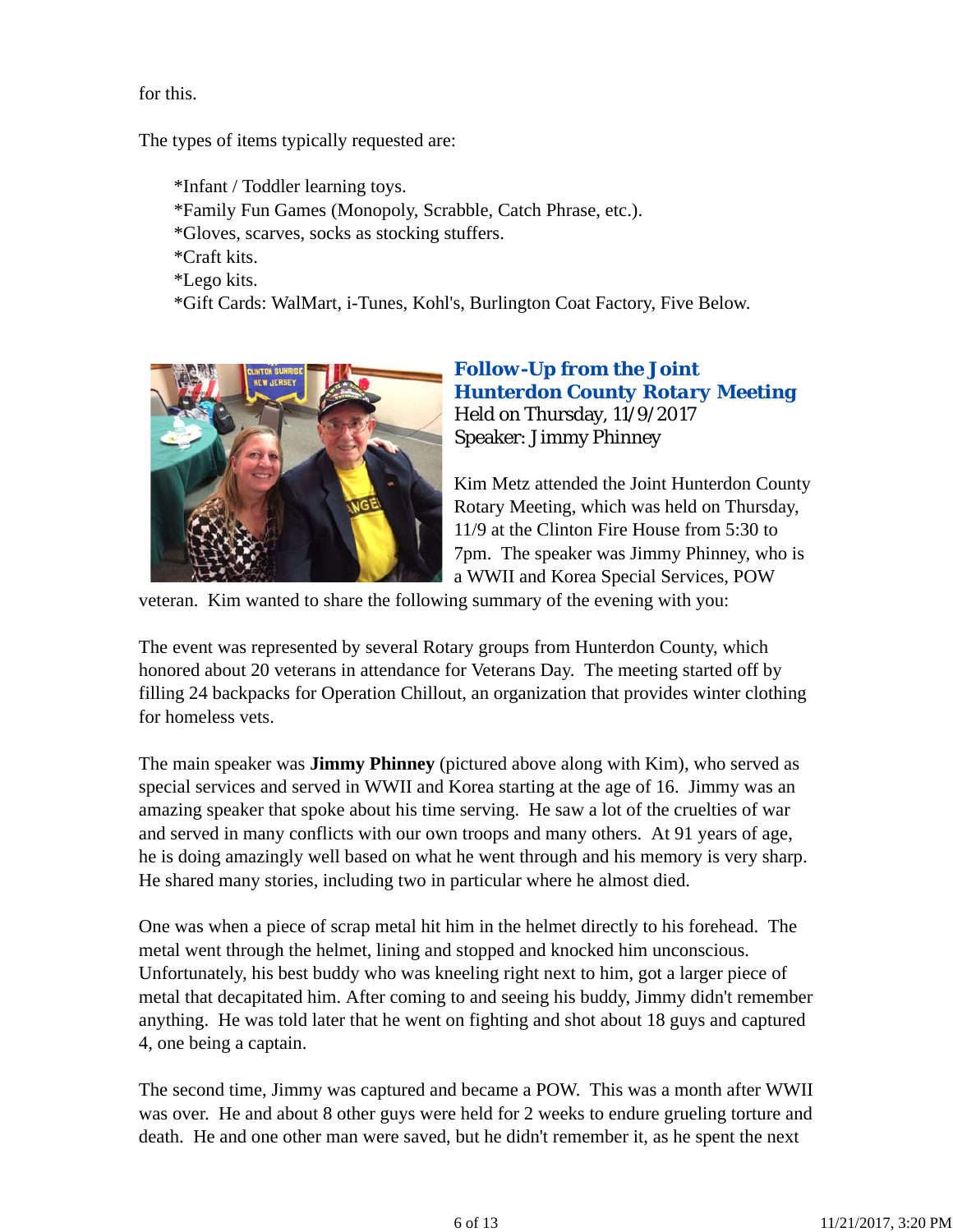59 days in a comma with unbelievable injuries. They made him sign up to serve for 3+ more years in order for him to go through rehab.

He also talked about the concentration camps where they were putting the 'almost dead' into the furnaces. All of this he spoke in detail with mixed emotions. What an amazing man to say the least.

There were some laughs too, hearing about his family upbringing as well as some puns, like not going to Starbucks and making sure they bought Coke instead of Pepsi for the evening. His wife, of 58 years, was with him.

Overall it was a very interesting and worthwhile evening. The vets seemed to appreciate the recognition, especially being with other vets. Thanks to Harry Woske & Pat Mckiernan for also attending.



# *Find us on Facebook*

Click the image to the left to connect with the Rotary Club of Flemington, NJ on Facebook.



#### *The Flemington Rotary MEMBER DIRECTORY Is Updated on the Website*

A PDF copy of the Club Directory kept on the club website, located on the password protected "**Members Only**" page. To access this, simply goto **www.FlemingtonRotaryNJ.org** and click on "Members

Only" in the upper left. The page is password protected. If you do not have the password, simply email us and request it.

If you see any updates that need to be made (a change of address, email, phone number, something is not listed correctly, etc.), please email Sandy Clark and request any changes to be made. **Click Here** to generate an email to Sandy.



# *SPEAKERS & PROGRAMS BEING SOUGHT*

Mick Schaible is looking for some ideas for upcoming meeting programs and speakers. If you have any leads, please pass them onto Mick, who will follow-up to schedule the speaker.

**Click here** to generate an email directly to Mick.

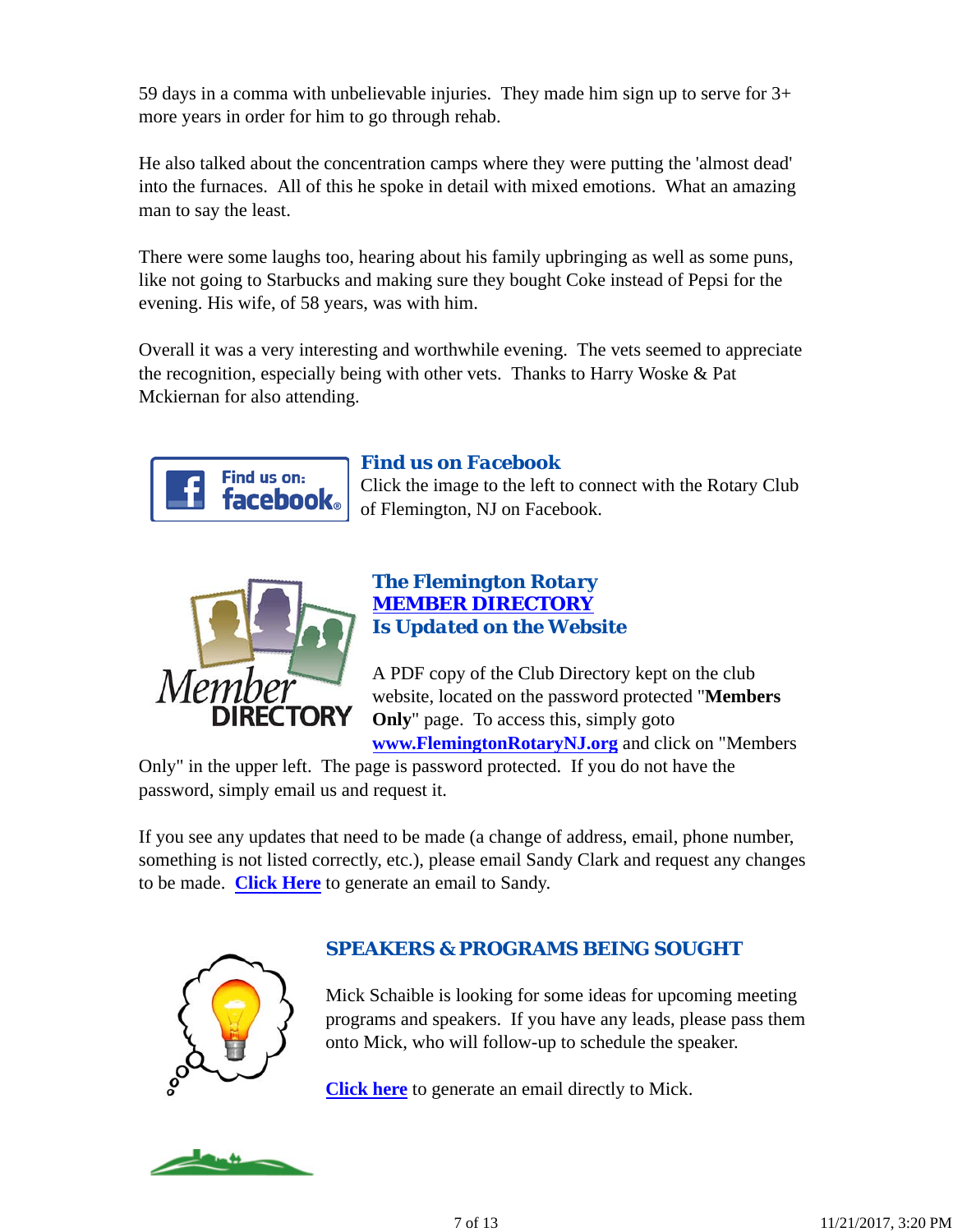## *HUNTERDON COUNTY CHAMBER OF COMMERCE*

As you know, the Rotary Club of Flemington is a member of the H.C. Chamber of Commerce. This enables all Rotarians the ability to attend a Chamber function as a "member". If someone asks you what your business is, you would explain that you are a member representing the Rotary Club of Flemington. **Click Here** to visit the Chamber website for a listing of upcoming events.

### *ROTARY DISTRICT 7510 NEWS*

**Click Here** to read the current news from our Rotary District 7510.

## *UPCOMING DATES TO NOTE:*

Wed, 11/22: TBA Wed, 11/29: Jeff Moore: Classification Talk.

Wed, 12/06: TBA Wed, 12/13: **Madrigal Girls Chorus** from H.C.R.H.S. for festive singing Wed, 12/20: **Flemington Rotary Holiday Cocktail Party at 6pm**. (*Note there is NO*

*regular noon meeting on this day*) Wed, 12/27: **NO Meeting**. (*This meeting between the Holidays was canceled*)

**Next RCOF Board Meeting:** Wed, 1/17 at 5:30 PM (Usually the 3<sup>rd</sup> Wed). **Next Membership Meeting:** Wed, 12/13 at 1:30 PM (Usually the 2<sup>nd</sup> Wed).

**Upcoming RCOF Club Events, Fundraisers, Fellowship Events, Etc**.: 12/1 (Fri): Main Street Flemington Christmas Tree Lighting 12/3 (Sun): Flemington Holiday Parade

**Rotary District 7510 Events & Functions:** To Be Announced.

#### *COMMITTEE LIST:*

**Click Here** to download the listing of all current Club Committee's and its members.

#### *"MEMBERS ONLY" WEBSITE:*

#### **Click Here for the Members Only section of the website to find:**

- 1) The "Membership Proposal Form" to propose a new member.
- 2) New Member Information.
- 3) An Online Copy of the Club Membership Directory.
- 4) A Link to All Photos Albums of the Club.

## *ROTARY WEBSITE LINKS:*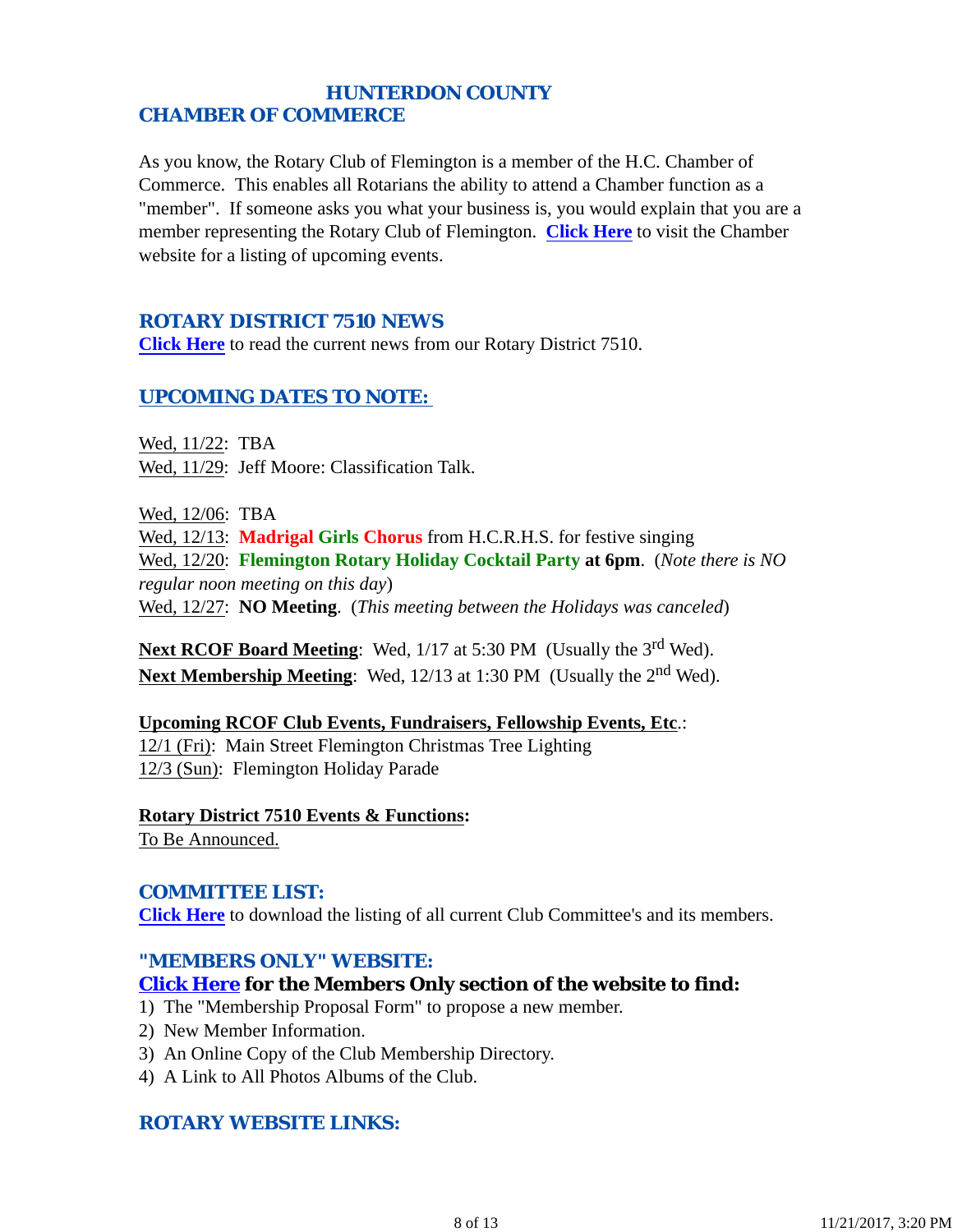Rotary International: **www.Rotary.org** Rotary District 7510: **www.RotaryNJ.org**

# *NEARBY ROTARY CLUB MEETINGS:*

As A Rotarian, you are Welcome to attend a Rotary Club meeting anywhere in the world. Click here for the Rotary Club Locator App. Or see below for some local meetings:

#### Mondays

**Lambertville/New Hope** (6:30 pm) - Lambertville Station Restaurant; 11 Bridge Street, Lambertville NJ 08530

**Piscataway** (12:15 pm) - Radisson Hotel; 21 Kingsbridge Road, Piscataway, NJ 08854

#### **Tuesdays**

**Whitehouse** (12:15 pm) - Max's 22; 456 Route 22 West, Whitehouse Station, NJ 08889 **Princeton** (12:15 pm) - The Nassau Club; 6 Mercer Street, Princeton, NJ 08540 **Bridgewater-Bound Brook** (12:15 pm) - Arbor Glenn; 100 Monroe St, Bridgewater 08807

#### Wednesdays

**Branchburg Township** (7:30 am): Stoney Brook Grille; 1285 Route 28, North Branch, NJ 08876

**Flemington** (12:15pm): Copper Hill Country Club; 100 Copper Hill Road, Ringoes, NJ 08851

**Hillsborough Township** (6:15 pm): Pheasant's Landing; 311 Amwell Road (Rt. 514), Hillsborough, NJ 08844

#### Thursdays

**Clinton Sunrise** (7:30 am): Clinton Fire Department; New Street, Clinton, NJ 08809 **Somerville/Bridgewater** (12:15 pm): Bridgewater Manor; 1251 US Highway 202/206, Bridgewater, NJ 08807

**Trenton** (12:15 pm): Freddie's Tavern; 12 Railroad Avenue, West Trenton, NJ 08628

#### Fridays

**North Hunterdon** (12:15 pm): Beaver Brook County Club; 25 County Club Drive, Annandale, NJ 08801

**Princeton Corridor** (12:15pm): Hyatt Regency; 102 Carnegie Center, Rt. 1 North, Princeton, NJ 08540

#### eClub

**Rotary eClub of Hunterdon Horizon**: View website for meetings or online makeups.

# RI President's Call for Action in **2017-2018**: **"Rotary: Making a Difference" Rotary Club of Flemington - Our 94th Year**

Founded October 3, 1923 \* Charter #1529 \* District 7510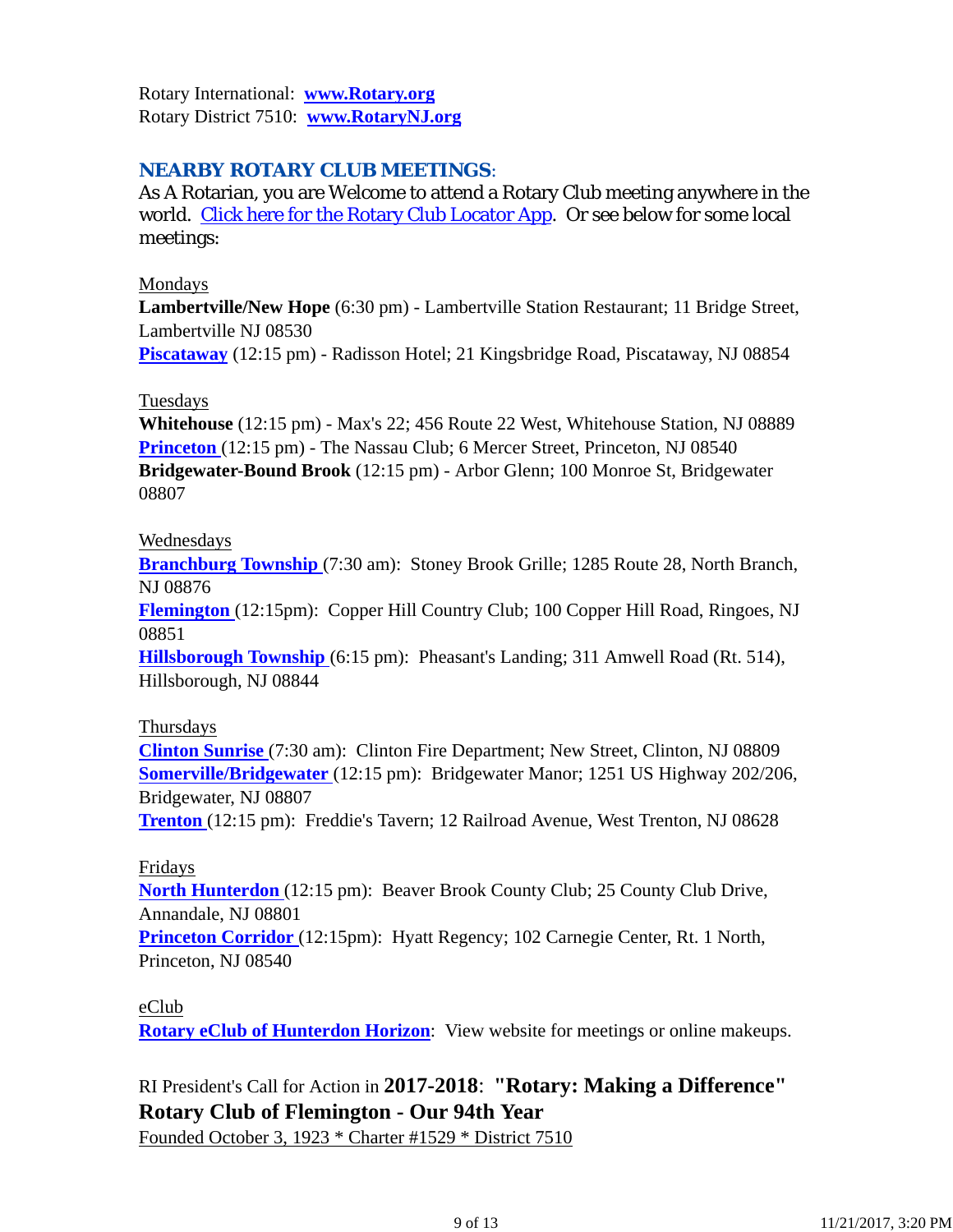| <b>Club President</b>                    | <b>Kim Metz</b>                                        |
|------------------------------------------|--------------------------------------------------------|
| President-Elect                          | **Open**                                               |
| Secretary                                | <b>Kyle Fogarty</b>                                    |
| Treasurer, General                       | <b>Nik Kritharis</b>                                   |
| Treasurer, Lunch                         | <b>Ken Skowronek</b>                                   |
| <b>Board Member</b>                      | <b>D.J. Wright</b> (immediate Past-President)          |
| <b>Board Member</b>                      | <b>Sandy Clark</b>                                     |
| <b>Board Member</b>                      | <b>Joe Ziegler</b>                                     |
| Sergeant-at-Arms                         | Ann del Campo                                          |
| R.I. President                           | Ian H.S. Riseley (Sandringham, Victoria,<br>Australia) |
| District Governor (DG)                   | <b>Bob Zeglarski</b> (Roselle-Rosselle Park)           |
| District Governor Elect (DGE)            | <b>John Shockley</b> (Hillsborough)                    |
| District Governor Nomimee (DGN)          | <b>Ann Walko</b> (Watchung-Warren)                     |
| <b>Assistant District Governor (ADG)</b> | <b>Albert Varga</b> (Lambertville-New Hope)            |

Club Meetings: **Wednesday, 12:15 pm, Copper Hill Country Club** 100 Copper Hill Road, Ringoes 08551



**MISSION STATEMENT:** The mission of Rotary International is to assist and guide Rotarians and Rotary clubs to accomplish the Object of Rotary to ensure Rotary's continuing relevance and to help build a better world, emphasizing service activities by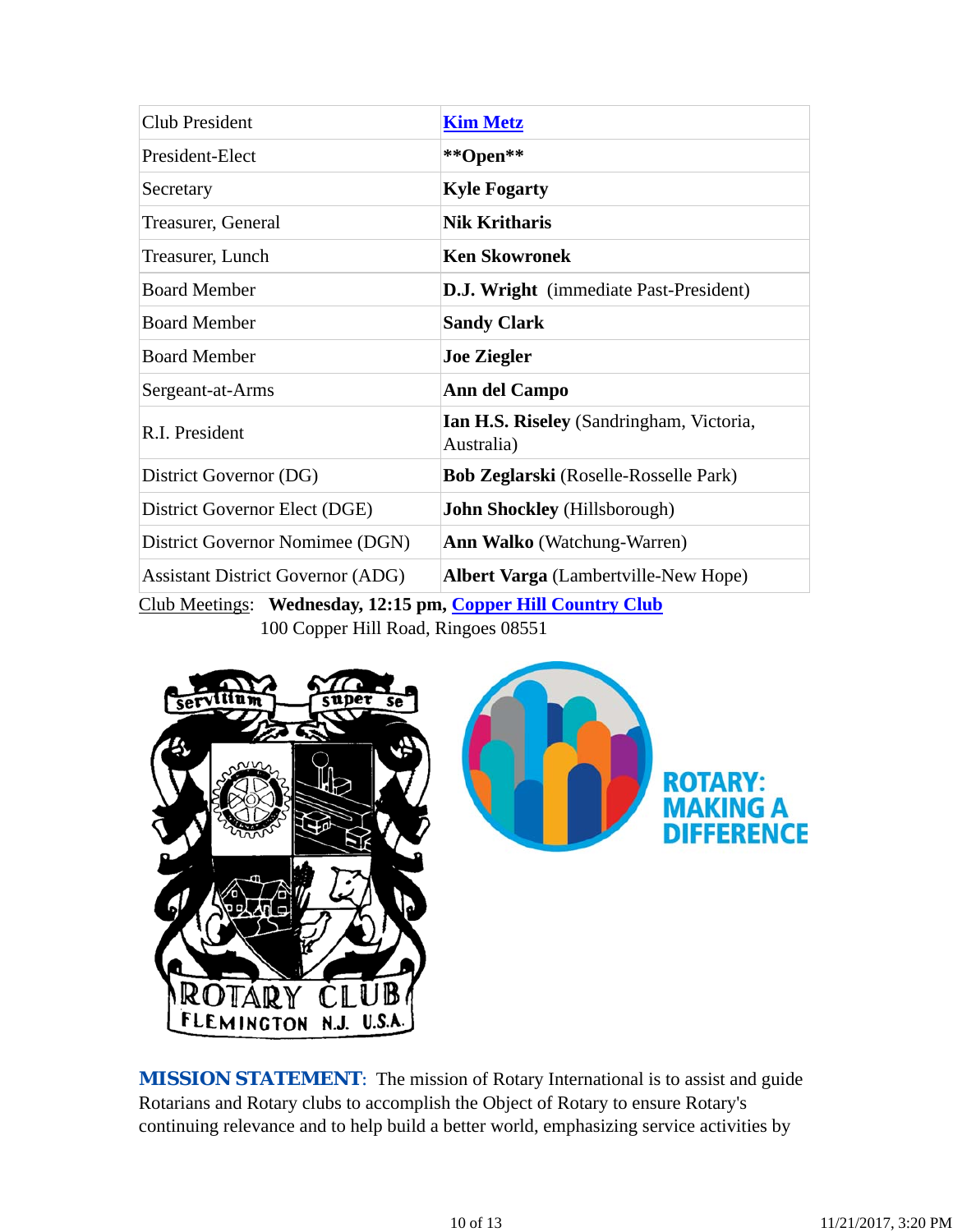individuals and groups that enhance the quality of life and human dignity, encouraging high ethical standards, and creating greater understanding among all people to advance the search for peace in the world.

**THE OBJECT OF ROTARY:** The object of Rotary is to encourage and foster the ideal of service as a basis of worthy enterprise and, in particular, to encourage and foster:

**1st**: The development of acquaintance as an opportunity for service;

**2nd**: High ethical standards in business and professions, the recognition of the worthiness of all useful occupations, and the dignifying of each Rotarian's occupation as an opportunity to serve society;

**3rd**: The application of the ideal of service in each Rotarian's personal, business and community life;

**4th**: The advancement of international understanding, goodwill, and peace through a world fellowship of business and professional persons united in the ideal of service.

# **THE 4-WAY TEST:** "Of the things we think, say or do:

- **1st**: Is it the Truth?
- 2<sup>nd</sup>: Is it Fair to all concerned?
- **3rd**: Will it build goodwill and better friendships?
- **4th**: Will it be beneficial to all concerned?"

## *ROTARY's AVENUE'S OF SERVICE*:

**1)** Through **Club Service**, we have fun, build lasting friendships, and make sure that our club runs well.

**2)** Through **Vocational Service**, we volunteer our professional skills to serve others and promote integrity in everything we do.

**3)** Through **Community Service**, we address local needs and work with our community to bring lasting improvements.

**4)** Through **International Service**, we meet humanitarian needs around the globe and promote world understanding and peace.

**5)** Through **Youth Service**, we work with young people to help them become the next generation of leaders, visionaries, and peacemakers.

# **2017-2018 CLUB MEMBER ROSTER Rotary Club of Flemington, NJ**

Current Number of Members: 37

| <b>Rotarian</b>             | <b>Member Since</b> | <b>Classification</b>           |
|-----------------------------|---------------------|---------------------------------|
| Bohler, Herbert C. (Herb)   | 1977                | <b>Specialty Advertising</b>    |
| Boynton, Adam               | 2016                | <b>Church / Social Services</b> |
| Chittenden, Robert L. (Bob) | 2003                | M.E.F.P. Consulting Engineering |
| Clark, Arthur L. (Sandy)    | 1987                | Printing                        |
| Davidson, James G. (Jim)    | 2002                | <b>Rubber Products</b>          |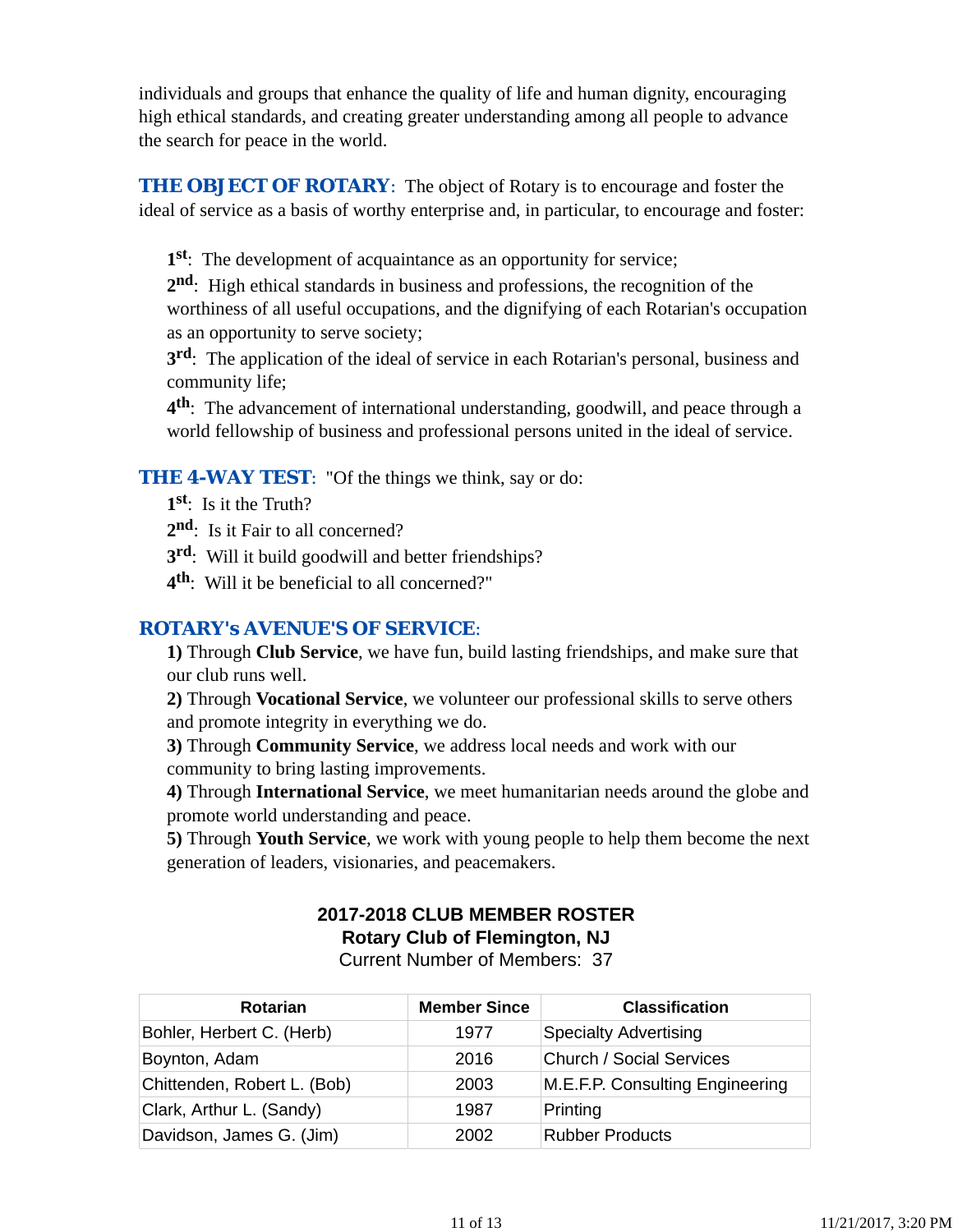| del Campo, Ann                    | 2016 | <b>Scientist &amp; Farmer</b>     |
|-----------------------------------|------|-----------------------------------|
| Ferrari, Frederick J. (Fred)      | 1964 | Orthodontia                       |
| Fisher, Charles H. (Charlie)      | 1961 | <b>Funeral Services</b>           |
| Fisher, Thomas H. (Tom)           | 2012 | Property & Casualty Insurance     |
| Fogarty, Kyle M.                  | 2017 | <b>Financial Advisor</b>          |
| Harrison, Jeffrey (Jeff)          | 1996 | Psychotherapy                     |
| <b>Hyatt, Frederic D. (Fred)</b>  | 2017 | <b>Retired - Aerospace</b>        |
| Kamnitsis, Christopher P. (Chris) | 2001 | <b>Financial Planning</b>         |
| Kritharis, Nikolaos (Nik)         | 2016 | Dentistry                         |
| Liebross, Ira                     | 1997 | <b>Family Medicine</b>            |
| Loew, Darren                      | 2002 | <b>Orthodontics</b>               |
| Martin, Teresa (Terry)            | 1993 | Solid Waste/Recycling             |
| Mazujian, Harry                   | 2004 | Clergy                            |
| McWilliams, Nancy                 | 1992 | Psychotherapy                     |
| Metz, Kim                         | 2007 | <b>Technical Education</b>        |
| Muller, George D.                 | 1964 | <b>Cut Glass Manufacturing</b>    |
| Newland, Robert D. (Bob)          | 1998 | Insurance                         |
| Ownes, Terry M.                   | 1987 | <b>Floor Covering</b>             |
| Phelan, Christopher J. (Chris)    | 2009 | <b>Chamber Of Commerce</b>        |
| Randolph, R. Wayne                | 1982 | <b>Veterinary Medicine</b>        |
| Ruberto, Johanna S.               | 2016 | <b>High School Administration</b> |
| Schaible, R. Michael (Mick)       | 1998 | <b>Appraisal Services</b>         |
| Skowronek, Kenneth J. (Ken)       | 1994 | <b>Family Law</b>                 |
| Sollner, Richard F. (Dick)        | 1962 | Air Transportation                |
| Stothoff, Richard H. (Dick)       | 1966 | Sanitary Engineering              |
| Widico, Karen A.                  | 1997 | <b>Public Health Services</b>     |
| Williams, Gwen                    | 1991 | Purchasing/Manufacturing          |
| Wise, Robert (Bob)                | 1992 | <b>Hospital Administration</b>    |
| Woske, Harry                      | 1977 | Cardiology                        |
| Wright, Daniel J. (D.J.)          | 2003 | <b>Funeral Services</b>           |
| Ziegler, Joseph E. (Joe)          | 1988 | <b>Investment Advisor</b>         |
| Zullo, John J. (Johnnie)          | 1987 | <b>Chemical Engineering</b>       |

Yours in Rotary Service, Bob Chittenden

**Rotary Club of Fleminton, NJ** PO Box 751 - Flemington, NJ 08822 www.FlemingtonRotaryNJ.org

Providing "Service Above Self" Since 1923